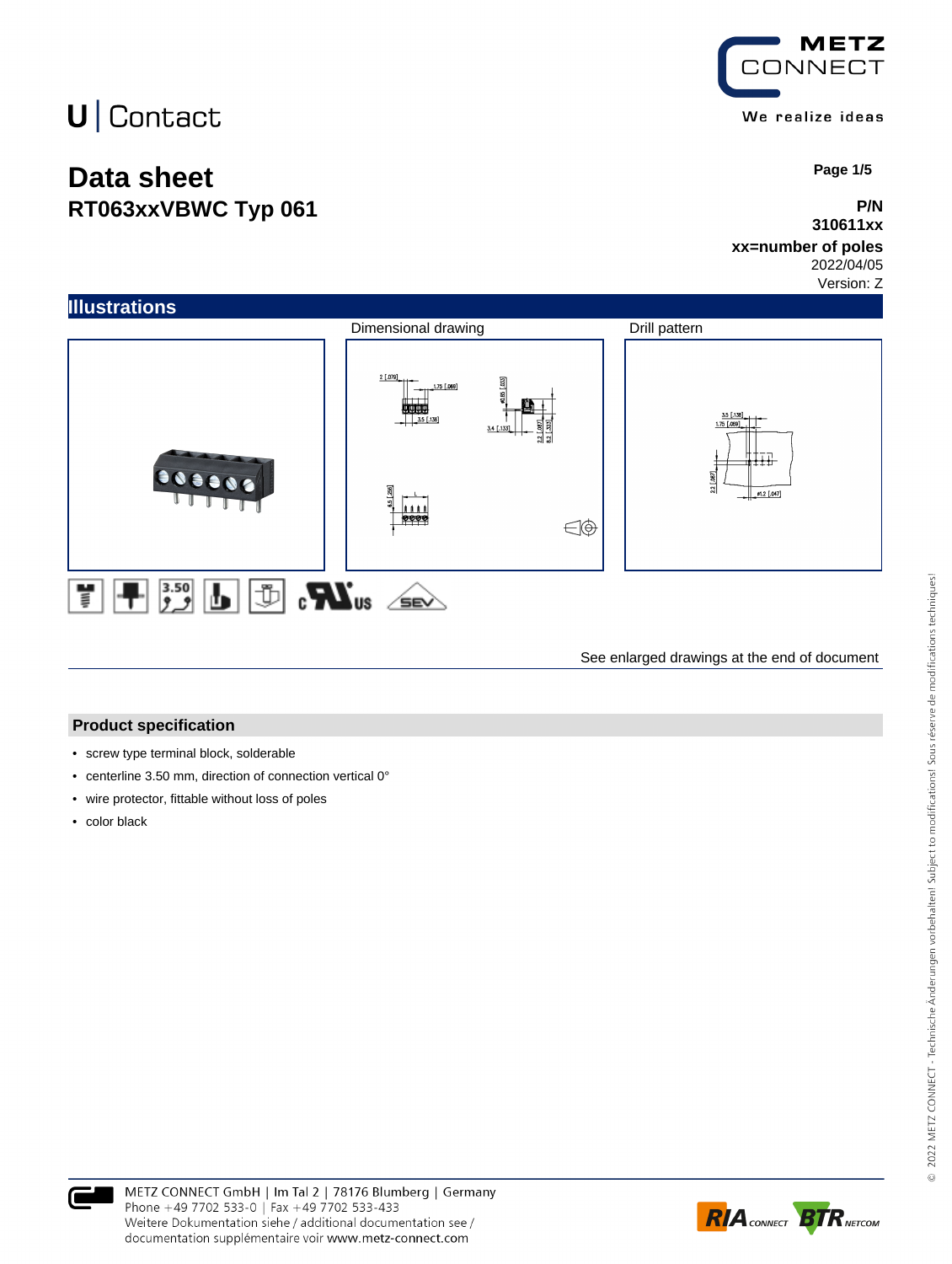### **Data sheet RT063xxVBWC Typ 061**



 **Page 2/5**

#### **P/N 310611xx**

#### **xx=number of poles**

2022/04/05 Version: Z

| <b>Technical Data</b>          |                                                              |                |                |  |
|--------------------------------|--------------------------------------------------------------|----------------|----------------|--|
| <b>General Data</b>            |                                                              |                |                |  |
| <b>Tightening torque SEV</b>   | $0.15$ Nm                                                    |                |                |  |
| Tightening torque UL           | $1.3$ lb-in                                                  |                |                |  |
| Solder pin length              | $3.4$ mm                                                     |                |                |  |
| min. number of poles           | $\overline{2}$                                               |                |                |  |
| max. number of poles           | 16                                                           |                |                |  |
| Insulating material class      | CTI 600                                                      |                |                |  |
| clearance/creepage dist.       | $2.1$ mm                                                     |                |                |  |
| Protection category            | <b>IP20</b>                                                  |                |                |  |
| Min. insul. strip length       | 5 <sub>mm</sub>                                              |                |                |  |
| <b>Rated current</b>           | 6A                                                           |                |                |  |
| Overvoltage category           | $\overline{\mathsf{III}}$                                    | Ш              | Ш              |  |
| Pollution degree               | $\overline{3}$                                               | $\overline{2}$ | $\overline{2}$ |  |
| Rated voltage                  | 40V                                                          | 250 V          | 250 V          |  |
| Rated test voltage             | $1.5$ kV                                                     | $1.5$ kV       | $1.5$ kV       |  |
| <b>Terminal data</b>           |                                                              |                |                |  |
| rat.wiring solid AWGmax        | 0.33 mm <sup>2</sup> - 1.5 mm <sup>2</sup> / AWG 22 - AWG 16 |                |                |  |
| rat.wiring strand.AWGmax       | 0.33 mm <sup>2</sup> - 1 mm <sup>2</sup> / AWG 22 - AWG 18   |                |                |  |
| <b>Approvals</b>               |                                                              |                |                |  |
| V/A/AWG<br>US                  | 150 / 10 / 28 - 16                                           |                |                |  |
| approval UL - File No.         | E121004                                                      |                |                |  |
| $1 \text{ mm}^2$<br><b>SEV</b> | 125 V / 13.5 A / T60                                         |                |                |  |
| <b>Material</b>                |                                                              |                |                |  |
| insulating material            | <b>PA66</b>                                                  |                |                |  |
| flammability class             | $\overline{V}$                                               |                |                |  |
| terminal body thread           | M <sub>2</sub>                                               |                |                |  |
| terminal body material         | CuZnPb                                                       |                |                |  |
| terminal body surface          | $Ni + Sn$                                                    |                |                |  |
| screw thread                   | M <sub>2</sub>                                               |                |                |  |
| screw material                 | 8,8                                                          |                |                |  |
| screw surface                  | Zn Cr(VI)-frei/free                                          |                |                |  |
| wire protector material        | CuSn                                                         |                |                |  |

wire protector surface Sn

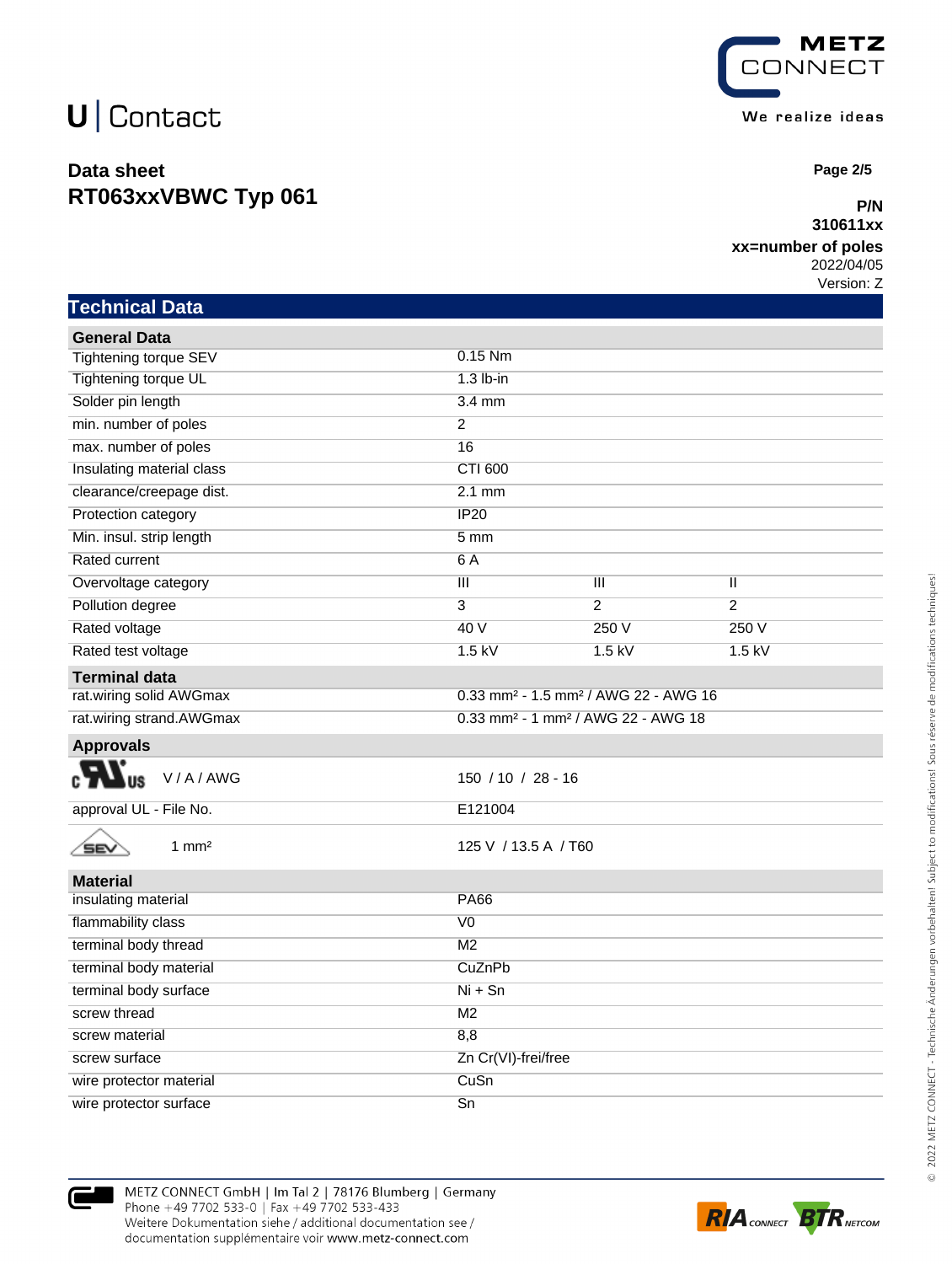### **Data sheet RT063xxVBWC Typ 061**



 **Page 3/5**

#### **P/N 310611xx**

#### **xx=number of poles** 2022/04/05

Version: Z

| <b>Technical Data</b>       |                                     |
|-----------------------------|-------------------------------------|
| Glow-Wire Flammability GWFI | 960 °C acc. to IEC 60695-2-12       |
| Glow-Wire Flammability GWIT | 775 °C acc. to IEC 60695-2-13       |
| <b>REACh</b>                | compliant                           |
| REACh - substance (SVHC)    | Lead / 7439-92-1                    |
| <b>Climatic Data</b>        |                                     |
| upper limit temperature     | 105 °C                              |
| lower limit temperature     | $-40 °C$                            |
| general                     |                                     |
| Tolerance                   | ISO 2768 -mH                        |
| Solderability               | Acc. to JEDEC JESD22-B102E 245°C/5s |



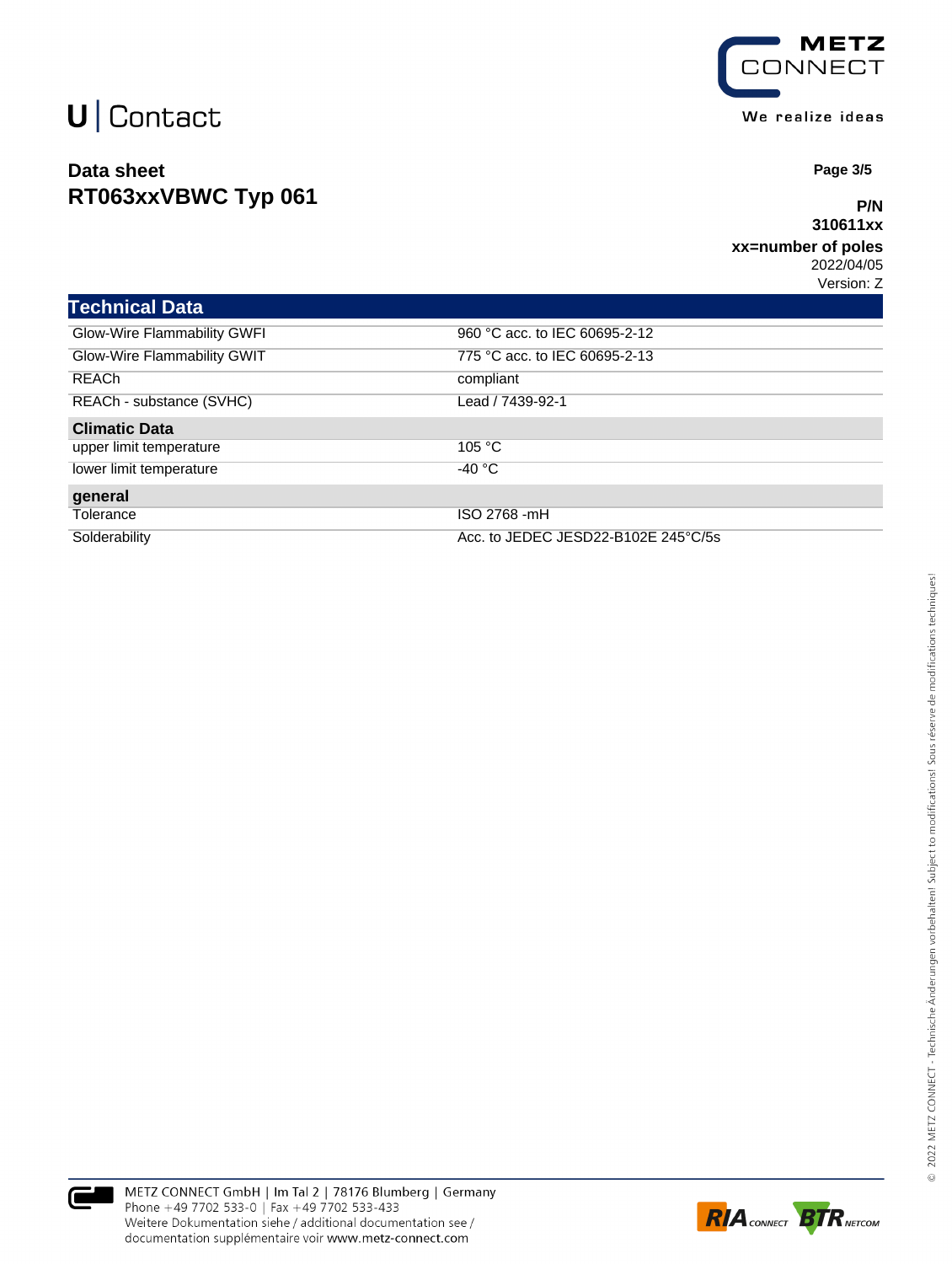# U | Contact

### **Data sheet RT063xxVBWC Typ 061**

**METZ CONNECT** We realize ideas

 **Page 4/5**

**P/N 310611xx**

**xx=number of poles** 2022/04/05

Version: Z



L=(pole size - 1) x centerline  $+3.5$  mm  $[0.138]$